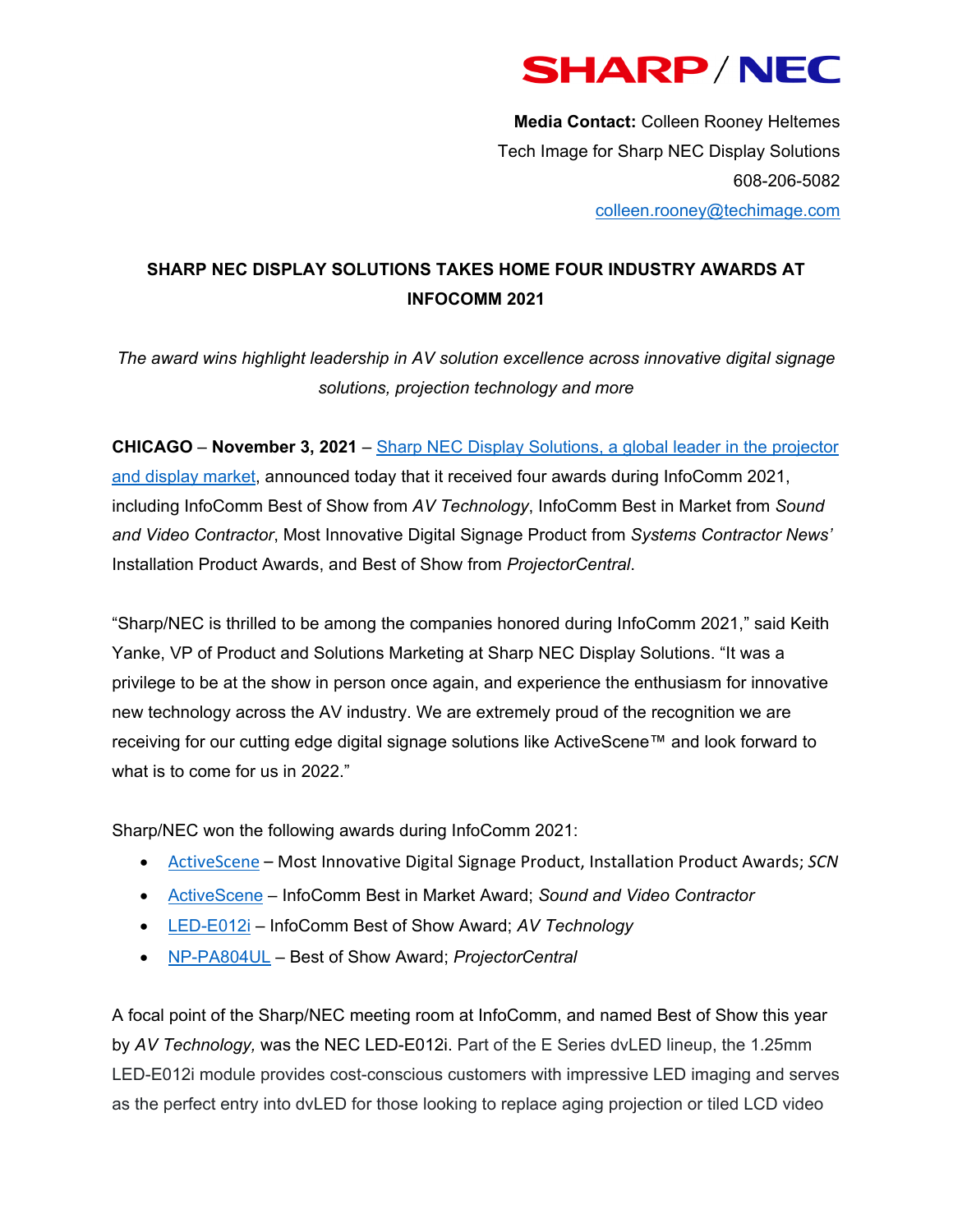# **SHARP/NEC**

walls. This display is a cost-effective, long-term signage solution ideal for indoor installations in corporate, education and House of Worship environments.

Sharp/NEC's one-of-a-kind ActiveScene was awarded a Best in Market Award by *Sound and Video Contractor* as well as an *SCN* Installation Product Award in the category of Most Innovative Digital Signage Product. ActiveScene is a game-changing solution that transforms previously underutilized glass walls into dynamic displays. With Avery Dennison's Vela™ smart window film, ActiveScene can be retrofitted to any glass surface. Controlled electronically, the film becomes opaque on command, creating a canvas for a unique AV projection through the use of an NEC projector. ActiveScene can turn glass storefronts into advertising displays, conference room walls into privacy screens or video canvases, glass-fronted museum vignettes into engaging history lessons, and more.

Furthermore, named Best of Show this year by *ProjectorCentral* was NEC's NP-PA804UL. In June, Sharp/NEC's PA Series was upgraded with the PA804UL LCD laser projector to display larger, brighter images, and offer more value as an ideal projection solution for corporate, higher education and rental/staging applications. This projector delivers powerful brightness with 8,200 lumens, filling screen size and ensuring readability, with the ability to utilize both motorized and manual lenses.

To learn more about Sharp NEC Display Solutions' presence at InfoComm 2021, visit https://www.sharpnecdisplays.us/.

#### # # #

### **About Sharp NEC Display Solutions of America, Inc.**

Sharp NEC Display Solutions of America, Inc. is the leading global provider of professional and commercial visual technology and digital signage solutions, wholly by **Sharp NEC Display** [Solutions, Ltd](https://www.nec-display.com/global/index.html). Sharp owned NEC Display offers one of the broadest visual solutions portfolios in the industry, innovating in LCD displays, lamp and laser projectors, dvLED, 8K and 5G technology, collaboration solutions, calibration tools, IoT and AI driven analytics. Sharp NEC Display is a trusted name and a total solutions provider with strong ties to industry partners, and has a reputation for quality, reliability, and industry-leading customer support with a range of professional service offerings. Serving a wide variety of markets, the organization's expertise